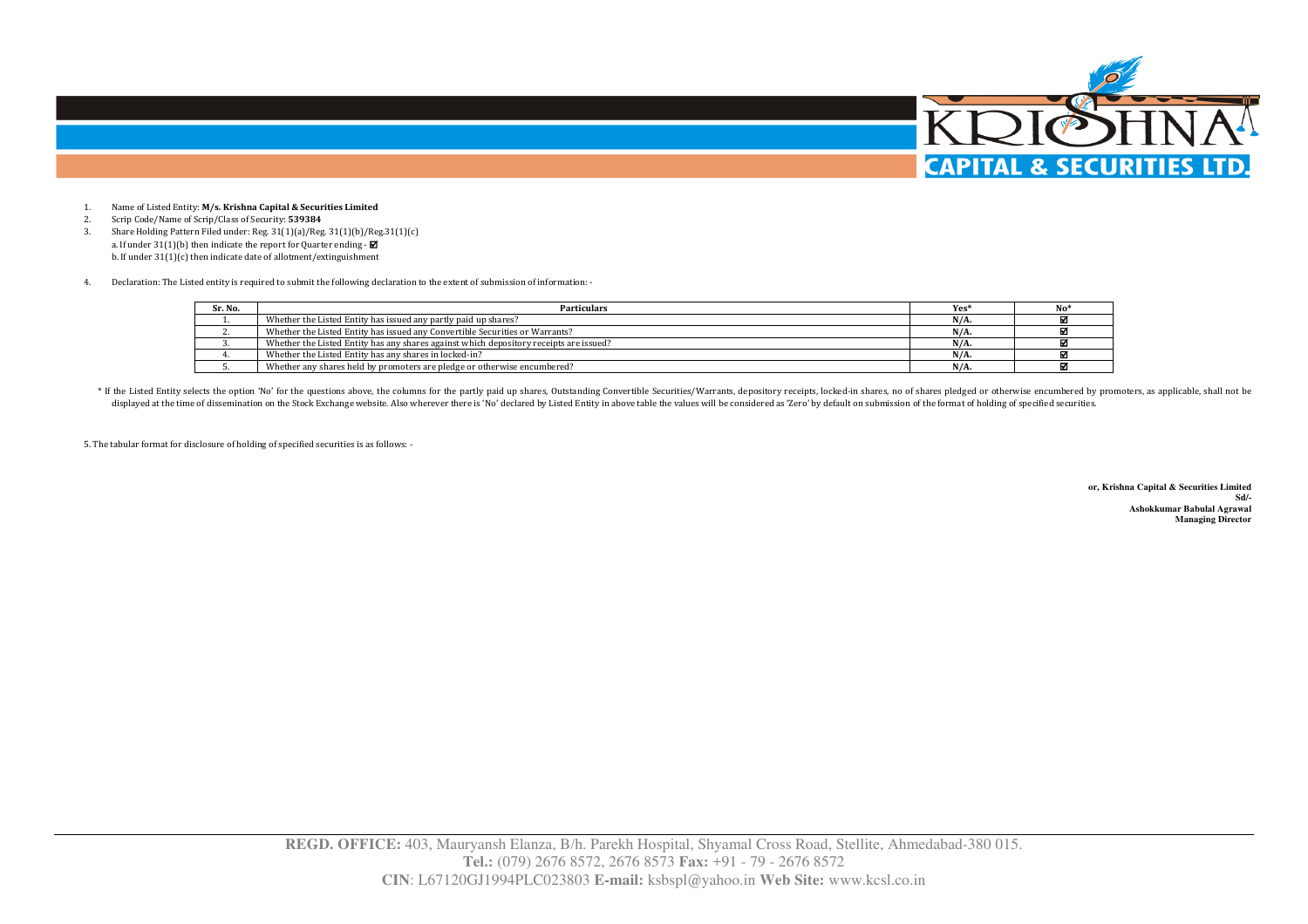

**Shareholding Pattern as on 30th June 2017** 

## **Table: I Summary Statement Holding of Specified Securities**

| Cate<br>gory | <b>Category of Shareholders</b> | Number of<br>Shareholde<br>rs | No. of<br><b>Fully</b><br>Paid-up<br>Equity<br><b>Shares</b><br>Held | No. of<br>Partly<br>Paid-<br>Equity<br><b>Shares</b><br>Held | No. of<br><b>Shares</b><br>Underlyin<br>Depositor<br>v Receipts | Total No.<br>of<br><b>Shares</b><br>Held<br>$(VII)$ =<br>(IV)+(V)<br>$+ (VI)$ | Shareholdin<br>g as a % of<br><b>Total No. of</b><br>Shares<br>(Calculated<br>as per SCRR,<br>1957)<br>(VIII) |                | Number of Voting Rights held in each class of | Securities<br>(IX)<br><b>No. of Voting Rights</b> |                                       | No. of<br><b>Shares</b><br>Underlying<br>Outstanding<br>Convertible<br><b>Securities</b><br>(Including<br>Warrants) | Shareholding<br>as a %<br><b>Assuming Full</b><br><b>Conversion of</b><br>Convertible<br>Securities (as a<br>% of Diluted<br><b>Share Capital</b> ) | No.<br>(a) | No. of Locked in<br>Shares<br>(XII)<br>As a % of<br>Total<br><b>Shares</b> | No.<br>(a)               | <b>No. of Shares</b><br>Pledged or<br><b>Otherwise</b><br>Encumbered<br>(XIII)<br>As a % of<br>Total<br><b>Shares</b> | No. of<br><b>Shares Held</b><br>in<br>Demateralis<br>ed Form |
|--------------|---------------------------------|-------------------------------|----------------------------------------------------------------------|--------------------------------------------------------------|-----------------------------------------------------------------|-------------------------------------------------------------------------------|---------------------------------------------------------------------------------------------------------------|----------------|-----------------------------------------------|---------------------------------------------------|---------------------------------------|---------------------------------------------------------------------------------------------------------------------|-----------------------------------------------------------------------------------------------------------------------------------------------------|------------|----------------------------------------------------------------------------|--------------------------|-----------------------------------------------------------------------------------------------------------------------|--------------------------------------------------------------|
| (1)          | m                               | (III)                         | (IV)                                                                 | (V)                                                          | (VI)                                                            | (VII)                                                                         | As a % of<br>$(A+B+C2)$<br>(VIII)                                                                             | Equity         | Class e.g. Y                                  | Total                                             | Total as a<br>% of Total<br>$(A+B+C)$ | (X)                                                                                                                 | $(XI) = (VII) + (X)$<br>As a % of<br>$(A+B+C2)$<br>(XI)                                                                                             |            | Held<br>(b)                                                                |                          | Held<br>(b)                                                                                                           | (XIV)                                                        |
|              | Promoter and Promoter Group     |                               | 1323666                                                              |                                                              | $\sim$                                                          | 1323666                                                                       | 41.9094                                                                                                       | 1323666        |                                               | 1323666                                           | 41.9094                               |                                                                                                                     | $\sim$                                                                                                                                              | . .        | $\sim$                                                                     | $\sim$                   |                                                                                                                       | 1323666                                                      |
|              | Public                          | 5337                          | 1834734                                                              |                                                              | $\sim$                                                          | 1834734                                                                       | 58.0906                                                                                                       | 1834734        |                                               | 1834734                                           | 58.0906                               | $\sim$                                                                                                              | $\sim$                                                                                                                                              | $\sim$     | $\sim$                                                                     |                          |                                                                                                                       | 387534                                                       |
| (C)          | Non Promoter - Non Public       |                               | . .                                                                  | . .                                                          | $\sim$                                                          | . .                                                                           | $\sim$                                                                                                        | $\sim$         | $\sim$                                        | $\sim$                                            | $\sim$                                | . .                                                                                                                 | $\sim$                                                                                                                                              | . .        | $\sim$                                                                     |                          |                                                                                                                       |                                                              |
| (C1)         | Shares Underlying DRs           |                               | $\sim$                                                               |                                                              |                                                                 | $\sim$                                                                        |                                                                                                               | $\overline{a}$ |                                               | $\overline{\phantom{a}}$                          |                                       |                                                                                                                     |                                                                                                                                                     |            | $\sim$                                                                     |                          |                                                                                                                       |                                                              |
| (C2)         | Shares held by Employee Trusts  |                               | $\sim$                                                               |                                                              |                                                                 | $\overline{a}$                                                                |                                                                                                               |                |                                               | $\overline{\phantom{a}}$                          |                                       |                                                                                                                     |                                                                                                                                                     | $\sim$     |                                                                            | $\sim$                   |                                                                                                                       |                                                              |
| <b>TOTAL</b> |                                 | 5358                          | 3158400                                                              |                                                              |                                                                 | 3158400                                                                       | 100.00                                                                                                        | 3158400        |                                               | 3158400                                           | 100.00                                |                                                                                                                     |                                                                                                                                                     | . .        |                                                                            | $\overline{\phantom{a}}$ |                                                                                                                       | 1711200                                                      |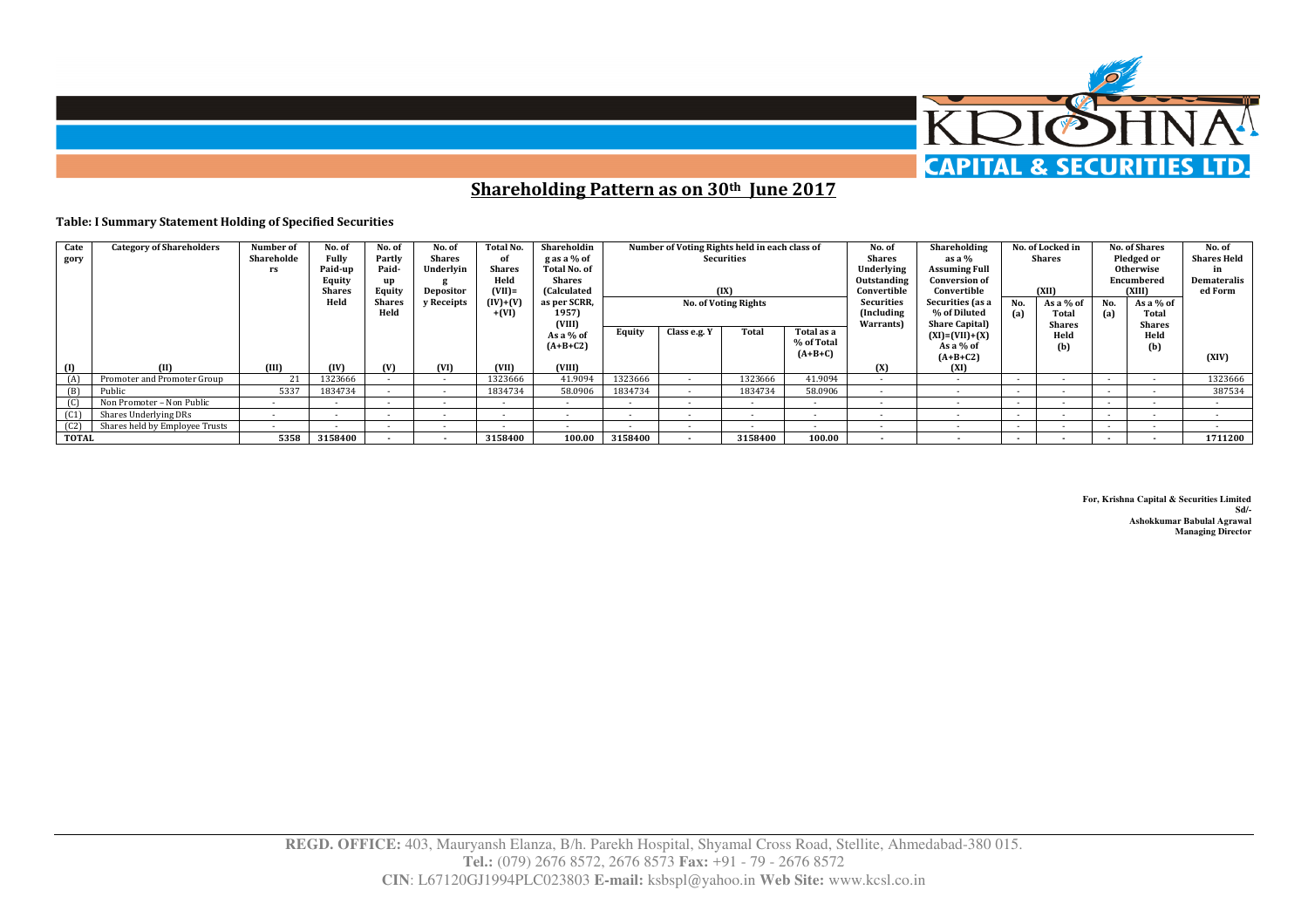

**Table: II Statement Showing Shareholding Pattern of the Promoter and Promoter Group** 

| Cate<br>gory | <b>Category &amp; Name of the Share Holders</b>               | <b>PAN</b>               | Numbe<br>r of<br>Shareh<br>olders | No. of<br>Fully<br>Paid-up<br>Equity<br><b>Shares</b><br>Held | No. of<br>Partly<br>Paid-<br>up<br>Equity<br><b>Shares</b><br>Held | No. of<br><b>Shares</b><br>Underl<br>ying<br>Deposi<br>tory<br>Receip<br>ts | Total No.<br>of<br><b>Shares</b><br>Held<br>$(VII=IV+$<br>$V+VI$ | Sharehol<br>ding %<br>Calculat<br>ed as per<br>SCRR,<br>1957 As<br>a % of<br>$(A+B+C2$ | Number of Voting Rights held in each class of<br><b>Securities</b><br>(IX)<br><b>No. of Voting Rights</b><br>Total<br>Equity<br><b>Class</b><br>Total as<br>e.g. Y<br>a % of<br>$(A+B+C)$ |                          |                 |                  | No. of<br><b>Shares</b><br>Underlvin<br>Outstandi<br>$\mathbf{n}$ g<br>Convertibl<br>e<br><b>Securities</b><br>(Including)<br><b>Warrants</b> | Shareholdin<br>g as a %<br>Assuming<br>Full<br>Conversion<br>of<br>Convertible<br><b>Securities</b><br>$\int$ as a % of<br>Diluted<br>Share | No. of Locked in<br><b>Shares</b><br>(XII)<br>No<br>(a) | As a<br>$%$ of<br>Total<br><b>Share</b><br>held | <b>No. of Shares</b><br>Pledged or<br><b>Otherwise</b><br>Encumbered<br>(XIII)<br>No<br>(a) | As a<br>$%$ of<br>Total<br><b>Share</b><br>held | No. of<br>Equity<br><b>Shares</b><br>Held in<br>Demater<br>alised<br>Form |
|--------------|---------------------------------------------------------------|--------------------------|-----------------------------------|---------------------------------------------------------------|--------------------------------------------------------------------|-----------------------------------------------------------------------------|------------------------------------------------------------------|----------------------------------------------------------------------------------------|-------------------------------------------------------------------------------------------------------------------------------------------------------------------------------------------|--------------------------|-----------------|------------------|-----------------------------------------------------------------------------------------------------------------------------------------------|---------------------------------------------------------------------------------------------------------------------------------------------|---------------------------------------------------------|-------------------------------------------------|---------------------------------------------------------------------------------------------|-------------------------------------------------|---------------------------------------------------------------------------|
|              | $\mathbf{u}$                                                  | (II)                     | <b>III</b> )                      | (IV)                                                          | (V)                                                                | (VI)                                                                        | (VII)                                                            | <b>CVIII)</b>                                                                          |                                                                                                                                                                                           |                          |                 |                  | (X)                                                                                                                                           | Capital)<br>$(XI) = (VII) + ($<br>$X$ ) as a % of<br>$A+B+C2$<br>(XI)                                                                       |                                                         | (b)                                             |                                                                                             | (b)                                             | (XIV)                                                                     |
|              | <b>INDIAN</b>                                                 | $\sim$                   |                                   |                                                               |                                                                    |                                                                             |                                                                  |                                                                                        |                                                                                                                                                                                           |                          |                 |                  |                                                                                                                                               | $\sim$                                                                                                                                      |                                                         |                                                 |                                                                                             | $\sim$                                          | $\sim$                                                                    |
| a            | Individuals / Hindu Undivided Family                          | $\sim$                   |                                   | $\sim$                                                        | $\sim$                                                             | $\sim$                                                                      |                                                                  | $\overline{\phantom{a}}$                                                               |                                                                                                                                                                                           |                          |                 |                  | $\sim$                                                                                                                                        | $\sim$                                                                                                                                      | $\sim$                                                  |                                                 |                                                                                             |                                                 | $\sim$                                                                    |
| b            | Central Government / State Government(s)                      | $\sim$                   | ٠                                 | $\sim$                                                        | $\sim$                                                             |                                                                             |                                                                  | $\sim$                                                                                 | $\overline{\phantom{a}}$                                                                                                                                                                  | $\sim$                   |                 |                  | $\sim$                                                                                                                                        | $\sim$                                                                                                                                      | $\sim$                                                  | $\sim$                                          | $\sim$                                                                                      | $\sim$                                          | $\sim$                                                                    |
| $\mathbf{c}$ | <b>Bodies Corporate</b>                                       | $\sim$                   | ×                                 | $\sim$                                                        | $\sim$                                                             | $\sim$                                                                      | ٠                                                                | ٠                                                                                      | $\overline{\phantom{a}}$                                                                                                                                                                  | $\sim$                   |                 |                  |                                                                                                                                               | $\sim$                                                                                                                                      | $\sim$                                                  |                                                 | ٠                                                                                           | $\sim$                                          | $\sim$                                                                    |
| d            | Financial Institutions/Banks                                  | $\sim$                   | ×                                 | $\sim$                                                        | $\sim$                                                             | $\sim$                                                                      | $\sim$                                                           | ٠                                                                                      | $\sim$                                                                                                                                                                                    | $\sim$                   |                 | $\sim$           | $\sim$                                                                                                                                        | $\sim$                                                                                                                                      | $\sim$                                                  |                                                 | $\overline{a}$                                                                              | $\sim$                                          | $\sim$                                                                    |
| e            | Any Other (Specify)<br>Director and Relatives                 |                          | 21                                | 1323666                                                       |                                                                    |                                                                             | 1323666                                                          | 41.9094                                                                                | 1323666                                                                                                                                                                                   |                          | 1323666         | 41.9094          |                                                                                                                                               | ٠                                                                                                                                           |                                                         |                                                 |                                                                                             | $\sim$                                          | 1323666                                                                   |
|              | KRISHNA SHAREBROKING SERVICES P.LTD                           | AAACK6287G               |                                   | 70500                                                         |                                                                    |                                                                             | 70500                                                            | 2.2321                                                                                 | 70500                                                                                                                                                                                     |                          | 70500           | 2.2321           |                                                                                                                                               |                                                                                                                                             |                                                         |                                                 |                                                                                             |                                                 |                                                                           |
|              | ASHOKKUMAR B. AGRAWAL HUF                                     | AABHA4454R               | $\sim$                            | 74000                                                         |                                                                    | $\sim$                                                                      | 74000                                                            | 2.3430                                                                                 | 74000                                                                                                                                                                                     |                          | 74000           | 2.3430           |                                                                                                                                               |                                                                                                                                             |                                                         |                                                 |                                                                                             |                                                 |                                                                           |
|              | SANTOSH VINODKUMAR AGRAWAL                                    | AARPA4893N               | $\sim$                            | 22100                                                         | $\sim$                                                             | $\sim$                                                                      | 22100                                                            | 0.6997                                                                                 | 22100                                                                                                                                                                                     |                          | 22100           | 0.6997           |                                                                                                                                               |                                                                                                                                             |                                                         |                                                 |                                                                                             |                                                 |                                                                           |
|              | ASHOKKUMAR BABULAL AGRAWAL<br>RAKHI JITENDRA AGRAWAL          | AAZPA8296P<br>AMNPA7520J | $\sim$                            | 202000<br>10000                                               | $\sim$                                                             | $\overline{a}$<br>$\sim$                                                    | 202000<br>10000                                                  | 6.3956<br>0.3166                                                                       | 202000<br>10000                                                                                                                                                                           | $\sim$                   | 202000<br>10000 | 6.3956<br>0.3166 |                                                                                                                                               |                                                                                                                                             |                                                         |                                                 |                                                                                             |                                                 |                                                                           |
|              | ANKIT KIRANKUMAR AGRAWAL                                      | AKGPA87250               | $\sim$                            | 194800                                                        |                                                                    | $\sim$                                                                      | 194800                                                           | 6.1677                                                                                 | 194800                                                                                                                                                                                    |                          | 194800          | 6.1677           |                                                                                                                                               |                                                                                                                                             |                                                         |                                                 |                                                                                             |                                                 |                                                                           |
|              | PANKAJ VINODKUMAR AGRAWAL                                     | AIBPA0124E               | ٠                                 | 89300                                                         |                                                                    | $\sim$                                                                      | 89300                                                            | 2.8274                                                                                 | 89300                                                                                                                                                                                     |                          | 89300           | 2.8274           |                                                                                                                                               |                                                                                                                                             |                                                         |                                                 |                                                                                             |                                                 |                                                                           |
|              | <b>RAKHI TARUN GARG</b>                                       | ADSPA6606P               |                                   | 101000                                                        |                                                                    |                                                                             | 101000                                                           | 3.1978                                                                                 | 101000                                                                                                                                                                                    |                          | 101000          | 3.1978           |                                                                                                                                               |                                                                                                                                             |                                                         |                                                 |                                                                                             |                                                 |                                                                           |
|              | KAMLADEVI BABULAL AGRAWAL                                     | ACWPA2146H               | $\sim$                            | 17100                                                         |                                                                    | $\overline{a}$                                                              | 17100                                                            | 0.5414                                                                                 | 17100                                                                                                                                                                                     | $\overline{\phantom{a}}$ | 17100           | 0.5414           |                                                                                                                                               |                                                                                                                                             |                                                         |                                                 |                                                                                             |                                                 |                                                                           |
|              | URMILA KIRANKUMAR AGRAWAL                                     | ABNPA2730P               |                                   | 80000                                                         |                                                                    |                                                                             | 80000                                                            | 2.5329                                                                                 | 80000                                                                                                                                                                                     |                          | 80000           | 2.5329           |                                                                                                                                               |                                                                                                                                             |                                                         |                                                 |                                                                                             |                                                 |                                                                           |
|              | VINODKUMAR BABULAL AGRAWAL<br>RAJKUMARI ASHOKKUMAR AGRAWAL    | ABKPK5532G<br>ABJPA0971E | $\sim$                            | 80100<br>41100                                                | $\sim$                                                             | $\overline{a}$<br>$\sim$                                                    | 80100<br>41100                                                   | 2.5361<br>1.3013                                                                       | 80100<br>41100                                                                                                                                                                            |                          | 80100<br>41100  | 2.5361<br>1.3013 |                                                                                                                                               |                                                                                                                                             |                                                         |                                                 |                                                                                             |                                                 |                                                                           |
|              | KIRANKUMAR BABULAL AGRAWAL                                    | AAZPA82950               | $\sim$                            | 31200                                                         |                                                                    | $\overline{a}$                                                              | 31200                                                            | 0.9878                                                                                 | 31200                                                                                                                                                                                     |                          | 31200           | 0.9878           |                                                                                                                                               |                                                                                                                                             |                                                         |                                                 |                                                                                             |                                                 |                                                                           |
|              | VINODKUMAR B. AGRAWAL HUF                                     | AABHV8237K               | ٠                                 | 13000                                                         | $\sim$                                                             | $\sim$                                                                      | 13000                                                            | 0.4116                                                                                 | 13000                                                                                                                                                                                     | $\overline{\phantom{a}}$ | 13000           | 0.4116           |                                                                                                                                               |                                                                                                                                             |                                                         |                                                 |                                                                                             |                                                 |                                                                           |
|              | KIRANKUMAR B. AGRAWAL HUF                                     | AABHA4453J               |                                   | 34200                                                         |                                                                    |                                                                             | 34200                                                            | 1.0828                                                                                 | 34200                                                                                                                                                                                     |                          | 34200           | 1.0828           |                                                                                                                                               |                                                                                                                                             |                                                         |                                                 |                                                                                             |                                                 |                                                                           |
|              | RADIUS GLOBAL PRIVATE LIMITED                                 | AAACK6289J               | $\sim$                            | 259000                                                        |                                                                    | $\overline{a}$                                                              | 259000                                                           | 8.2004                                                                                 | 259000                                                                                                                                                                                    | $\overline{a}$           | 259000          | 8.2004           |                                                                                                                                               |                                                                                                                                             |                                                         |                                                 |                                                                                             |                                                 |                                                                           |
|              | JITENDRA ASHOKKUMAR AGRAWAL                                   | ADTPA1701A<br>AAGHJ0687L | $\sim$                            | 500                                                           |                                                                    |                                                                             | 500                                                              | 0.0158<br>0.0243                                                                       | 500                                                                                                                                                                                       |                          | 500<br>766      | 0.0158<br>0.0243 |                                                                                                                                               |                                                                                                                                             |                                                         |                                                 |                                                                                             |                                                 |                                                                           |
|              | <b>JITENDRA ASHOKKUMAR AGRAWAL HUF</b><br>NIDHI ANKIT AGRAWAL | ARCPJ0934B               |                                   | 766<br>1000                                                   |                                                                    | $\overline{\phantom{a}}$                                                    | 766<br>1000                                                      | 0.0317                                                                                 | 766<br>1000                                                                                                                                                                               |                          | 1000            | 0.0317           |                                                                                                                                               |                                                                                                                                             |                                                         |                                                 |                                                                                             |                                                 |                                                                           |
|              | RAHUL VINODKUMAR AGRAWAL                                      | AXCPA7281N               |                                   | 1000                                                          |                                                                    | ٠                                                                           | 1000                                                             | 0.0317                                                                                 | 1000                                                                                                                                                                                      |                          | 1000            | 0.0317           |                                                                                                                                               |                                                                                                                                             |                                                         |                                                 |                                                                                             |                                                 |                                                                           |
|              | MEGHA PANKAI AGRAWAL                                          | ABNPH2075C               |                                   | 1000                                                          |                                                                    | х.                                                                          | 1000                                                             | 0.0317                                                                                 | 1000                                                                                                                                                                                      |                          | 1000            | 0.0317           |                                                                                                                                               |                                                                                                                                             |                                                         |                                                 |                                                                                             |                                                 |                                                                           |
| ei           | PAC-Individual                                                |                          | $\sim$                            |                                                               | $\sim$                                                             |                                                                             |                                                                  | $\sim$ $-$                                                                             | $\sim$                                                                                                                                                                                    | $\sim$                   |                 | $\sim$           |                                                                                                                                               | $\sim$                                                                                                                                      |                                                         |                                                 | $\overline{\phantom{a}}$                                                                    |                                                 |                                                                           |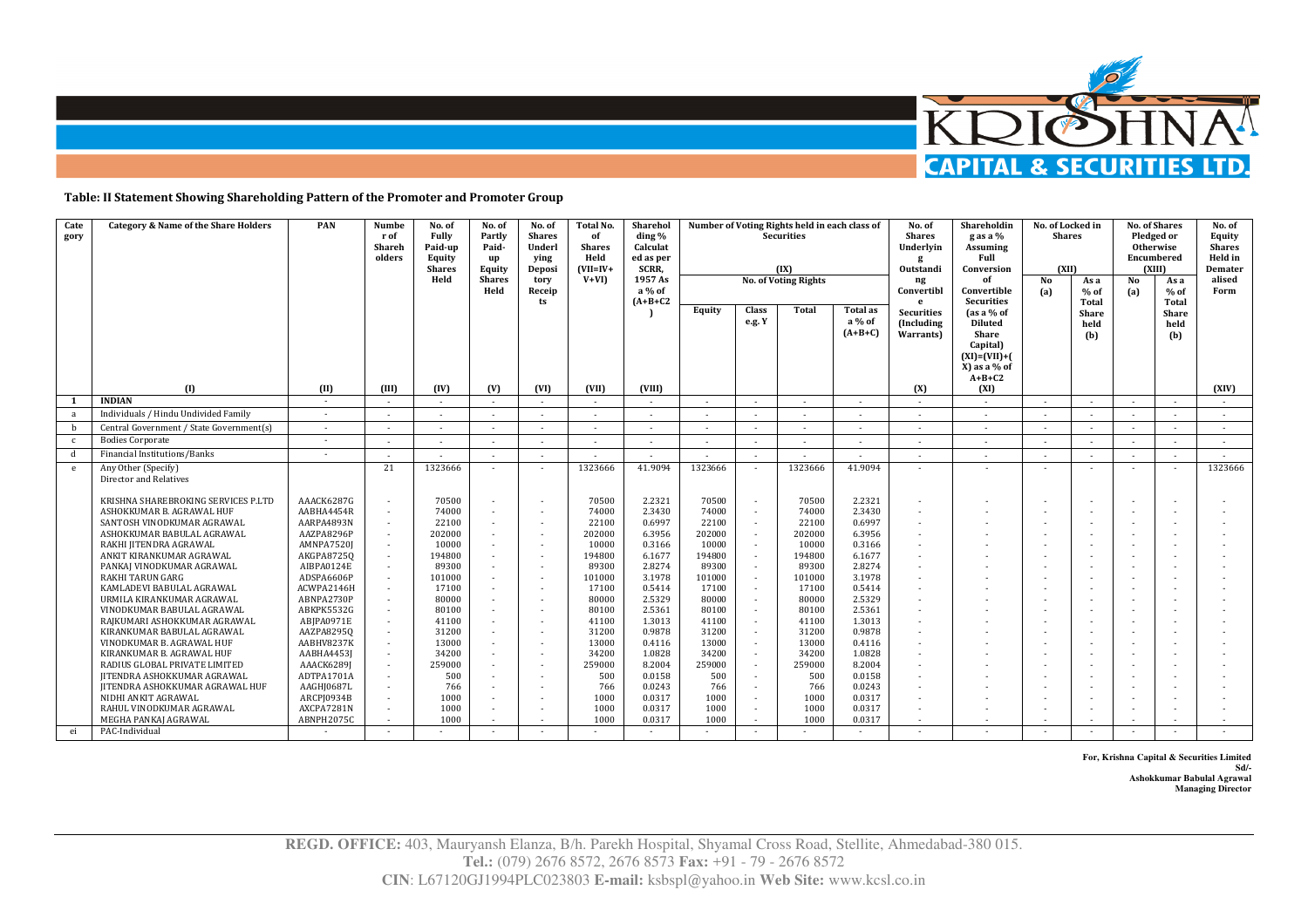

## **CAPITAL & SECURITIES LTD.**

| Cate<br>gory | <b>Category &amp; Name of the Share Holders</b>                                   | PAN    | <b>Numbe</b><br>r of<br>Shareh<br>olders | No. of<br><b>Fully</b><br>Paid-up<br><b>Equity</b><br><b>Shares</b><br>Held | No. of<br>Partly<br>Paid-<br>up<br>Equity<br><b>Shares</b><br>Held | No. of<br><b>Shares</b><br>Underl<br>ying<br>Deposi<br>tory<br>Receip<br>ts | <b>Total No.</b><br>of<br><b>Shares</b><br>Held<br>$(VII=IV+$<br>$V+VI$ | <b>Shareho</b><br>ding %<br>Calculat<br>ed as per<br>SCRR,<br>1957 As<br>a % of<br>$(A+B+C2$ |                |                 | Number of Voting Rights held in each class of<br><b>Securities</b><br>(IX)<br><b>No. of Voting Rights</b> |                                        | No. of<br><b>Shares</b><br>Underlyin<br>Outstandi<br>ng<br>Convertibl<br>e | Shareholdin<br>g as a %<br>Assuming<br>Full<br>Conversion<br>of<br>Convertible<br><b>Securities</b>    | No. of Locked in<br><b>Shares</b><br>(XII)<br>No<br>(a) | As a<br>$%$ of<br>Total | Encumbered<br>No<br>(a) | <b>No. of Shares</b><br>Pledged or<br>Otherwise<br>(XIII)<br>As a<br>$%$ of<br>Total | No. of<br>Equity<br><b>Shares</b><br>Held in<br>Demater<br>alised<br>Form |
|--------------|-----------------------------------------------------------------------------------|--------|------------------------------------------|-----------------------------------------------------------------------------|--------------------------------------------------------------------|-----------------------------------------------------------------------------|-------------------------------------------------------------------------|----------------------------------------------------------------------------------------------|----------------|-----------------|-----------------------------------------------------------------------------------------------------------|----------------------------------------|----------------------------------------------------------------------------|--------------------------------------------------------------------------------------------------------|---------------------------------------------------------|-------------------------|-------------------------|--------------------------------------------------------------------------------------|---------------------------------------------------------------------------|
|              |                                                                                   |        |                                          |                                                                             |                                                                    |                                                                             |                                                                         |                                                                                              | Equity         | Class<br>e.g. Y | <b>Total</b>                                                                                              | <b>Total as</b><br>a % of<br>$(A+B+C)$ | <b>Securities</b><br>(Including<br>Warrants)                               | (as a % of<br><b>Diluted</b><br>Share<br>Capital)<br>$(XI) = (VII) + ($<br>$X$ ) as a % of<br>$A+B+C2$ |                                                         | Share<br>held<br>(b)    |                         | Share<br>held<br>(b)                                                                 |                                                                           |
|              | (1)                                                                               | (II)   | (III)                                    | (IV)                                                                        | (V)                                                                | (VI)                                                                        | (VII)                                                                   | (VIII)                                                                                       |                |                 |                                                                                                           |                                        | (X)                                                                        | (XI)                                                                                                   |                                                         |                         |                         |                                                                                      | (XIV)                                                                     |
| eii          | Mutual Fund                                                                       |        |                                          | $\sim$                                                                      | $\sim$                                                             | $\sim$                                                                      | $\sim$                                                                  | $\sim$                                                                                       | $\sim$         | $\sim$          | $\overline{a}$                                                                                            | $\sim$                                 | $\sim$                                                                     | $\sim$                                                                                                 | $\sim$                                                  | ٠                       | $\sim$                  | $\sim$                                                                               | $\sim$                                                                    |
| eiii         | PAC-Body Corporate                                                                | $\sim$ | $\overline{a}$                           | $\sim$                                                                      | $\sim$                                                             | $\overline{a}$                                                              | $\overline{a}$                                                          | $\overline{a}$                                                                               | $\overline{a}$ | $\overline{a}$  |                                                                                                           | $\overline{a}$                         | $\overline{a}$                                                             | ٠                                                                                                      | $\sim$                                                  |                         |                         |                                                                                      |                                                                           |
| eiv          | Non-Government Institutions                                                       | $\sim$ | $\sim$                                   | $\sim$                                                                      | $\sim$                                                             | $\sim$                                                                      | $\overline{a}$                                                          | $\sim$                                                                                       | $\sim$         | $\overline{a}$  | $\sim$                                                                                                    | $\sim$                                 | $\sim$                                                                     | $\sim$                                                                                                 | $\sim$                                                  | $\sim$                  | $\sim$                  | $\sim$                                                                               | $\sim$                                                                    |
| eiv          | HUF - Individuals                                                                 | $\sim$ | $\overline{a}$                           | $\sim$                                                                      | $\sim$                                                             |                                                                             | $\sim$                                                                  | $\sim$                                                                                       | $\sim$         | $\sim$          |                                                                                                           | $\sim$                                 | $\sim$                                                                     | $\sim$                                                                                                 | $\sim$                                                  |                         |                         | ٠                                                                                    | $\sim$                                                                    |
| evi          | <b>NBFC</b>                                                                       | $\sim$ | $\sim$                                   | $\sim$                                                                      | $\sim$                                                             | $\sim$                                                                      | $\sim$                                                                  | $\sim$                                                                                       | $\sim$         | $\sim$          | $\sim$                                                                                                    | $\sim$                                 | $\sim$                                                                     | $\overline{a}$                                                                                         | $\sim$                                                  | $\sim$                  | $\sim$                  | $\sim$                                                                               | $\sim$                                                                    |
|              | SUB-TOTAL $(A)(1)$                                                                |        | 21                                       | 1323666                                                                     | $\overline{\phantom{a}}$                                           | $\overline{\phantom{a}}$                                                    | 1323666                                                                 | 41.9094                                                                                      | 1323666        |                 | 1323666                                                                                                   | 41.9094                                | $\overline{\phantom{a}}$                                                   | $\overline{\phantom{a}}$                                                                               | $\overline{\phantom{a}}$                                |                         | $\sim$                  | $\overline{\phantom{a}}$                                                             | 1323666                                                                   |
|              | <b>FOREIGN</b>                                                                    |        | $\overline{a}$                           |                                                                             | $\sim$                                                             | $\sim$                                                                      | $\overline{a}$                                                          | $\sim$                                                                                       | $\overline{a}$ | $\sim$          |                                                                                                           | $\overline{a}$                         | $\overline{a}$                                                             | $\overline{a}$                                                                                         |                                                         |                         |                         |                                                                                      |                                                                           |
| a            | Individuals (N.R.I / Foreign Individuals)                                         | $\sim$ | $\sim$                                   | $\sim$                                                                      | $\sim$                                                             | $\sim$                                                                      | $\sim$                                                                  | $\sim$                                                                                       | $\sim$         | $\overline{a}$  | $\sim$                                                                                                    | $\sim$                                 | $\sim$                                                                     | $\sim$                                                                                                 | $\sim$                                                  | $\sim$                  | $\sim$                  | $\sim$                                                                               | $\sim$                                                                    |
| b            | Government                                                                        |        | $\sim$                                   | $\sim$                                                                      | $\sim$                                                             | ٠                                                                           | $\sim$                                                                  | $\sim$                                                                                       | $\sim$         | $\overline{a}$  |                                                                                                           | $\sim$                                 | $\sim$                                                                     | $\sim$                                                                                                 | $\sim$                                                  | $\sim$                  |                         | ٠                                                                                    |                                                                           |
|              | Institutions                                                                      | $\sim$ | $\sim$                                   | $\sim$                                                                      | $\sim$                                                             | $\sim$                                                                      | $\sim$                                                                  | $\sim$                                                                                       | $\sim$         | $\sim$          | $\sim$                                                                                                    | $\sim$                                 | $\sim$                                                                     | $\sim$                                                                                                 | $\sim$                                                  | $\sim$                  | $\sim$                  | $\sim$                                                                               | $\sim$                                                                    |
| d            | Foreign Portfolio Investor                                                        |        | $\sim$                                   | $\sim$                                                                      | $\sim$                                                             | $\sim$                                                                      | $\sim$                                                                  | $\sim$                                                                                       | $\sim$         | $\sim$          |                                                                                                           | $\sim$                                 | $\sim$                                                                     | $\sim$                                                                                                 | $\sim$                                                  |                         |                         | ٠                                                                                    |                                                                           |
| e            | Any Other (Specify)                                                               | $\sim$ | $\sim$                                   | $\sim$                                                                      | $\sim$                                                             | $\sim$                                                                      | $\sim$                                                                  | $\sim$                                                                                       | $\sim$         | $\sim$          | $\sim$                                                                                                    | $\sim$                                 | $\sim$                                                                     | $\sim$                                                                                                 | $\sim$                                                  | $\sim$                  | $\sim$                  | $\sim$                                                                               | $\sim$                                                                    |
|              | SUB-TOTAL $(A)(2)$                                                                | $\sim$ | $\overline{a}$                           |                                                                             | $\sim$                                                             | $\overline{a}$                                                              | $\overline{a}$                                                          | $\overline{a}$                                                                               | $\overline{a}$ | $\overline{a}$  |                                                                                                           |                                        | $\sim$                                                                     | ٠                                                                                                      | $\sim$                                                  |                         |                         | $\sim$                                                                               |                                                                           |
|              | TOTAL SHAREHOLDING OF PROMOTER AND<br><b>PROMOTER GROUP</b> (A) = $(A)(1)+(A)(2)$ |        | 21                                       | 1323666                                                                     |                                                                    |                                                                             | 1323666                                                                 | 41.9094                                                                                      | 1323666        |                 | 1323666                                                                                                   | 41.9094                                | $\overline{\phantom{a}}$                                                   | $\overline{\phantom{a}}$                                                                               | $\overline{\phantom{a}}$                                |                         |                         |                                                                                      | 1323666                                                                   |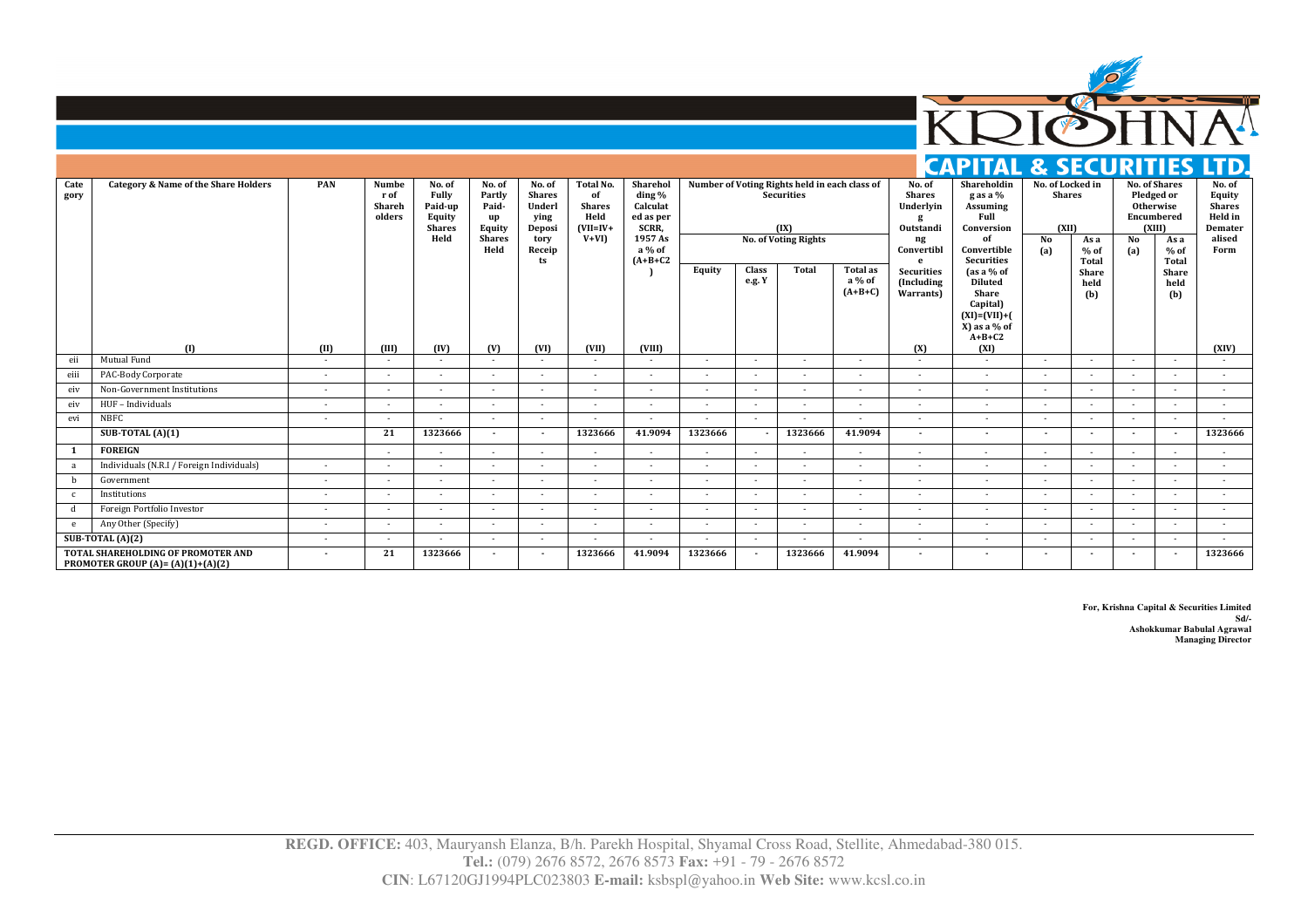

| Cate<br>gory | <b>Category &amp; Name of the Share Holders</b> | PAN            | Numbe<br>r of<br>Shareh<br>olders | No. of<br>Fully<br>Paid-up<br><b>Equity</b><br><b>Shares</b><br>Held | No. of<br>Partly<br>Paid-<br>up<br><b>Equity</b><br><b>Shares</b><br>Held | No. of<br><b>Shares</b><br>Underl<br>ying<br>Deposi<br>tory<br>Receip<br>ts | <b>Total No.</b><br>of<br><b>Shares</b><br>Held<br>$(VII=IV+$<br>$V+VI$ | Sharehol<br>ding %<br>Calculat<br>ed as per<br>SCRR,<br>1957 As<br>a % of<br>$(A+B+C2$ | Equity | <b>Class</b><br>e.g. Y | Number of Voting Rights held in each class of<br><b>Securities</b><br>(IX)<br><b>No. of Voting Rights</b><br>Total | Total as<br>a % of<br>$(A+B+C)$ | No. of<br><b>Shares</b><br>Underlyin<br>Outstandi<br>ng<br>Convertibl<br>$\mathbf{e}$<br><b>Securities</b><br>(Including<br>Warrants) | Shareholdin<br>g as a %<br>Assuming<br>Full<br>Conversion<br>оf<br>Convertible<br><b>Securities</b><br>$[as a \% of$<br><b>Diluted</b><br>Share<br>Capital)<br>$(XI) = (VII) + ($<br>$X$ ) as a % of<br>$A+B+C2$ | No. of Locked in<br><b>Shares</b><br>(XII)<br>No<br>(a) | As a<br>$%$ of<br>Total<br>Share<br>held<br>(b) | No<br>(a)                | <b>No. of Shares</b><br>Pledged or<br><b>Otherwise</b><br>Encumbered<br>(XIII)<br>As a<br>$%$ of<br>Total<br>Share<br>held<br>(b) | No. of<br>Equity<br><b>Shares</b><br>Held in<br>Demater<br>alised<br>Form |
|--------------|-------------------------------------------------|----------------|-----------------------------------|----------------------------------------------------------------------|---------------------------------------------------------------------------|-----------------------------------------------------------------------------|-------------------------------------------------------------------------|----------------------------------------------------------------------------------------|--------|------------------------|--------------------------------------------------------------------------------------------------------------------|---------------------------------|---------------------------------------------------------------------------------------------------------------------------------------|------------------------------------------------------------------------------------------------------------------------------------------------------------------------------------------------------------------|---------------------------------------------------------|-------------------------------------------------|--------------------------|-----------------------------------------------------------------------------------------------------------------------------------|---------------------------------------------------------------------------|
|              | (1)<br><b>INSTITUTIONS</b>                      | (II)<br>$\sim$ | (III)<br>$\sim$                   | (IV)<br>$\sim$                                                       | (V)<br>$\sim$                                                             | (VI)<br>$\sim$                                                              | (VII)                                                                   | (VIII)<br>$\sim$                                                                       | $\sim$ | $\sim$<br>$\sim$       |                                                                                                                    | (X)<br>$\sim$                   | (XI)<br>$\sim$                                                                                                                        | $\overline{a}$                                                                                                                                                                                                   | $\sim$                                                  | $\overline{a}$                                  | $\sim$                   | (XIV)<br>$\sim$                                                                                                                   |                                                                           |
| a            | <b>Mutual Funds</b>                             | ٠              | $\sim$                            | $\sim$                                                               | $\sim$                                                                    | $\overline{\phantom{a}}$                                                    | $\sim$                                                                  | $\sim$                                                                                 | $\sim$ |                        | ٠                                                                                                                  | $\sim$                          | $\overline{\phantom{a}}$                                                                                                              | $\sim$                                                                                                                                                                                                           | $\sim$                                                  |                                                 |                          | $\sim$                                                                                                                            | ٠                                                                         |
|              | Venture Capital Funds                           | $\sim$         | $\sim$                            | ٠                                                                    | $\sim$                                                                    | $\overline{\phantom{a}}$                                                    | $\overline{a}$                                                          | $\sim$                                                                                 |        |                        |                                                                                                                    | ٠                               | $\sim$                                                                                                                                | $\sim$                                                                                                                                                                                                           | $\overline{a}$                                          |                                                 |                          | $\sim$                                                                                                                            |                                                                           |
| $\mathbf{C}$ | Alternate Investment Funds                      | ٠              | $\sim$                            | $\sim$                                                               | $\sim$                                                                    | $\overline{\phantom{a}}$                                                    | $\sim$                                                                  | $\sim$                                                                                 | $\sim$ |                        | ٠                                                                                                                  | $\overline{\phantom{a}}$        | $\overline{\phantom{a}}$                                                                                                              | $\sim$                                                                                                                                                                                                           | $\sim$                                                  | ٠                                               | $\overline{\phantom{a}}$ | $\sim$                                                                                                                            | $\sim$                                                                    |
|              | Foreign Venture Capital Investors               | $\sim$         | $\sim$                            | $\sim$                                                               | $\sim$                                                                    | $\sim$                                                                      | $\sim$                                                                  | $\sim$                                                                                 | $\sim$ | $\sim$                 | $\sim$                                                                                                             | $\sim$                          | $\sim$                                                                                                                                | $\sim$                                                                                                                                                                                                           | $\sim$                                                  | $\sim$                                          | $\overline{\phantom{a}}$ | $\sim$                                                                                                                            | $\sim$                                                                    |
| e            | Foreign Portfolio Investors                     | $\sim$         | $\sim$                            | $\sim$                                                               | $\sim$                                                                    | $\sim$                                                                      | $\sim$                                                                  | $\sim$                                                                                 | $\sim$ | $\sim$                 | $\sim$                                                                                                             | $\sim$                          | $\sim$                                                                                                                                | $\sim$                                                                                                                                                                                                           | $\sim$                                                  | $\sim$                                          | $\sim$                   | $\sim$                                                                                                                            | $\sim$                                                                    |
|              | Financial Institutions / Banks                  | ۰.             | $\sim$                            | ٠                                                                    | ٠                                                                         | $\sim$                                                                      | $\sim$                                                                  | $\sim$                                                                                 | $\sim$ | $\sim$                 | $\sim$                                                                                                             | ٠                               | ٠                                                                                                                                     | $\sim$                                                                                                                                                                                                           | $\sim$                                                  | $\sim$                                          | $\overline{\phantom{a}}$ | ٠                                                                                                                                 |                                                                           |
|              | <b>Insurance Companies</b>                      | ٠              | $\sim$                            | $\sim$                                                               | $\overline{a}$                                                            | $\overline{\phantom{a}}$                                                    | $\overline{a}$                                                          | $\sim$                                                                                 | $\sim$ |                        | $\overline{a}$                                                                                                     | ٠                               | ٠                                                                                                                                     | $\sim$                                                                                                                                                                                                           | $\sim$                                                  | $\sim$                                          | $\overline{\phantom{a}}$ | $\sim$                                                                                                                            | $\sim$                                                                    |
|              | Provident Funds / Pension Funds                 | ٠              | ۰.                                | ٠                                                                    |                                                                           |                                                                             |                                                                         |                                                                                        |        |                        | ٠                                                                                                                  | ٠                               | ٠                                                                                                                                     |                                                                                                                                                                                                                  | $\sim$                                                  |                                                 |                          | ٠                                                                                                                                 | $\sim$                                                                    |
|              | Any Others (Specify)                            | ٠              | $\sim$                            | $\sim$                                                               | $\overline{\phantom{a}}$                                                  | $\overline{\phantom{a}}$                                                    | $\overline{a}$                                                          | $\sim$                                                                                 |        |                        | $\overline{\phantom{a}}$                                                                                           | $\overline{a}$                  | $\sim$                                                                                                                                | $\sim$                                                                                                                                                                                                           | $\sim$                                                  |                                                 |                          | $\sim$                                                                                                                            | $\sim$                                                                    |
|              | Foreign Financial Investors                     | $\sim$         | $\sim$                            | $\sim$                                                               | $\overline{a}$                                                            | $\overline{\phantom{a}}$                                                    | $\overline{a}$                                                          | $\sim$                                                                                 | $\sim$ |                        | $\overline{\phantom{a}}$                                                                                           | $\overline{a}$                  | ٠                                                                                                                                     | $\sim$                                                                                                                                                                                                           | $\overline{a}$                                          |                                                 |                          | $\sim$                                                                                                                            |                                                                           |
|              | Foreign Corporate - OFI                         | $\sim$         | $\sim$                            | $\sim$                                                               | ٠                                                                         | $\sim$                                                                      | $\sim$                                                                  | $\sim$                                                                                 | $\sim$ | $\sim$                 | $\sim$                                                                                                             | $\sim$                          | $\sim$                                                                                                                                | $\sim$                                                                                                                                                                                                           | $\sim$                                                  | $\overline{a}$                                  | $\overline{a}$           | $\sim$                                                                                                                            |                                                                           |
|              | SUB-TOTAL $(B)(1)$                              | $\sim$         | $\sim$                            | $\overline{\phantom{a}}$                                             | $\sim$                                                                    | $\sim$                                                                      | $\sim$                                                                  | $\sim$                                                                                 | $\sim$ | $\sim$                 | $\sim$                                                                                                             | $\sim$                          | $\sim$                                                                                                                                | $\sim$                                                                                                                                                                                                           | $\sim$                                                  | $\overline{a}$                                  | $\overline{a}$           | $\sim$                                                                                                                            |                                                                           |
| 2            | Central / State Govt. / President of India      | $\sim$         | $\sim$                            | ٠                                                                    | $\overline{a}$                                                            | $\overline{\phantom{a}}$                                                    |                                                                         | $\sim$                                                                                 |        |                        | $\overline{\phantom{a}}$                                                                                           | ٠                               | ٠                                                                                                                                     | $\sim$                                                                                                                                                                                                           |                                                         |                                                 |                          | ٠                                                                                                                                 |                                                                           |
|              | SUB-TOTAL (B)(2)                                | ٠              | $\sim$                            | ٠                                                                    | $\overline{\phantom{a}}$                                                  | $\overline{\phantom{a}}$                                                    |                                                                         |                                                                                        |        |                        |                                                                                                                    | ٠                               | ٠                                                                                                                                     |                                                                                                                                                                                                                  | $\overline{\phantom{a}}$                                |                                                 |                          | $\sim$                                                                                                                            |                                                                           |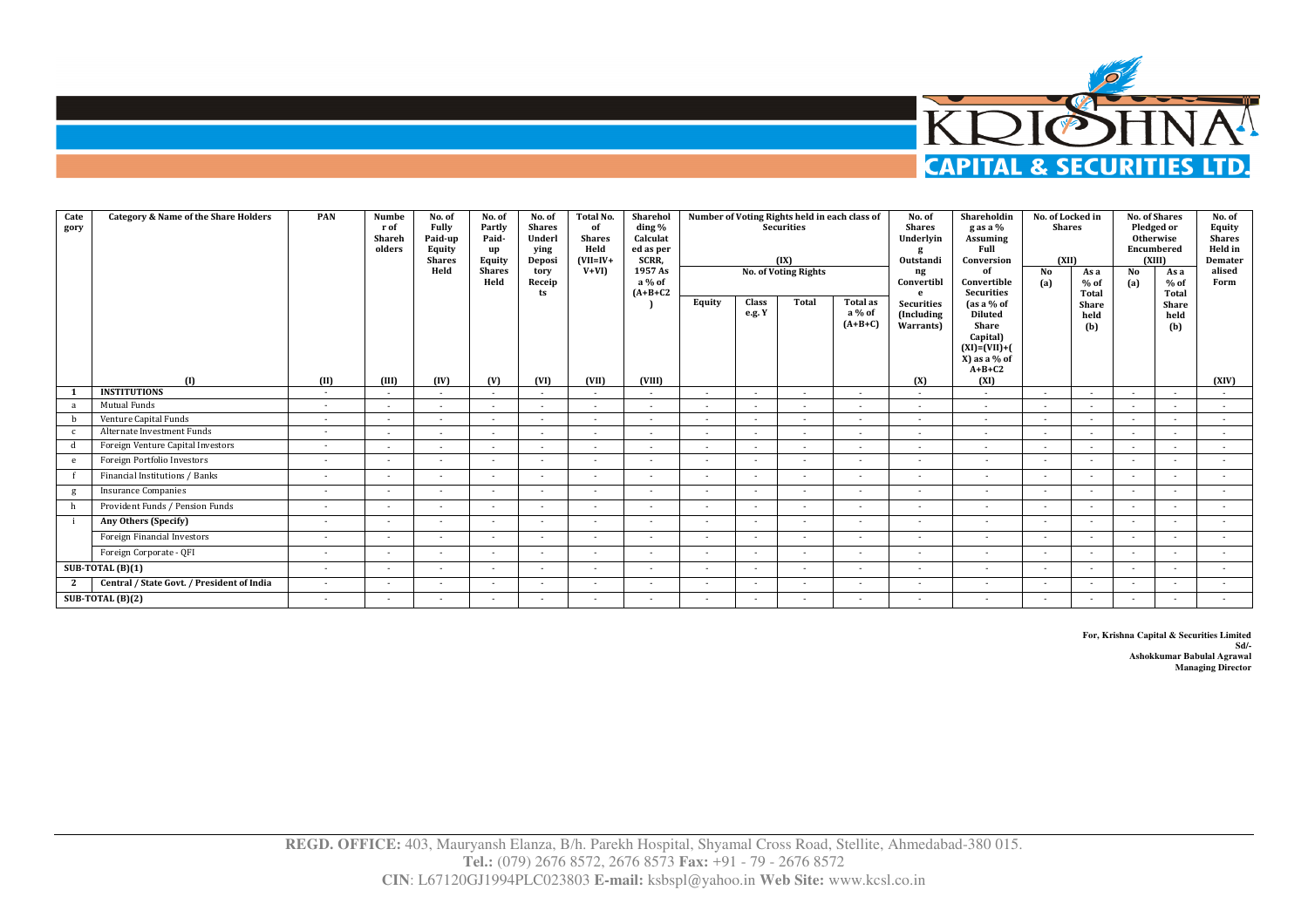

| Cate<br>gory | <b>Category &amp; Name of the Share Holders</b>                                  | PAN                      | <b>Numbe</b><br>r of<br>Shareh<br>olders | No. of<br>Fully<br>Paid-up<br>Equity<br><b>Shares</b><br>Held | No. of<br>Partly<br>Paid-<br>up<br>Equity<br><b>Shares</b><br>Held | No. of<br><b>Shares</b><br>Underl<br>ying<br>Deposi<br>tory<br>Receip<br>ts | <b>Total No.</b><br>of<br><b>Shares</b><br>Held<br>$(VII=IV+$<br>$V+VII$ | Sharehol<br>ding %<br>Calculat<br>ed as per<br>SCRR,<br>1957 As<br>a % of<br>$(A+B+C2$ | Equity                   | Class<br>e.g. Y          | Number of Voting Rights held in each class of<br><b>Securities</b><br>(IX)<br><b>No. of Voting Rights</b><br><b>Total</b> | <b>Total as</b><br>a % of<br>$(A+B+C)$ | No. of<br><b>Shares</b><br>Underlyin<br>g<br>Outstandi<br>ng<br>Convertibl<br>e<br>Securities<br>(Including<br>Warrants) | Shareholdin<br>g as a %<br>Assuming<br>Full<br>Conversion<br>of<br>Convertible<br>Securities<br>$\int$ as a % of<br><b>Diluted</b><br>Share | No. of Locked in<br><b>Shares</b><br>(XII)<br>No<br>(a) | As a<br>$%$ of<br>Total<br><b>Share</b><br>held<br>(b) | No<br>(a)                | <b>No. of Shares</b><br>Pledged or<br>Otherwise<br>Encumbered<br>(XIII)<br>As a<br>$%$ of<br>Total<br><b>Share</b><br>held<br>(b) | No. of<br>Equity<br><b>Shares</b><br>Held in<br>Demater<br>alised<br>Form |
|--------------|----------------------------------------------------------------------------------|--------------------------|------------------------------------------|---------------------------------------------------------------|--------------------------------------------------------------------|-----------------------------------------------------------------------------|--------------------------------------------------------------------------|----------------------------------------------------------------------------------------|--------------------------|--------------------------|---------------------------------------------------------------------------------------------------------------------------|----------------------------------------|--------------------------------------------------------------------------------------------------------------------------|---------------------------------------------------------------------------------------------------------------------------------------------|---------------------------------------------------------|--------------------------------------------------------|--------------------------|-----------------------------------------------------------------------------------------------------------------------------------|---------------------------------------------------------------------------|
|              | (1)                                                                              | (II)                     | (III)                                    | (IV)                                                          | (V)                                                                | (VI)                                                                        | (VII)                                                                    | (VIII)                                                                                 |                          |                          |                                                                                                                           |                                        | (X)                                                                                                                      | Capital)<br>$(XI) = (VII) + ($<br>X) as a % of<br>$A+B+C2$<br>(XI)                                                                          |                                                         |                                                        |                          |                                                                                                                                   | (XIV)                                                                     |
| 3            | <b>Non-Institutions</b>                                                          | $\sim$                   | ×                                        | $\sim$                                                        | $\sim$                                                             | $\sim$                                                                      | $\sim$                                                                   | $\sim$                                                                                 | $\sim$                   | $\sim$                   | $\sim$                                                                                                                    | $\sim$                                 | $\sim$                                                                                                                   | $\sim$                                                                                                                                      | $\sim$                                                  | $\sim$                                                 | $\sim$                   | $\sim$                                                                                                                            | $\sim$                                                                    |
| a            | Individuals                                                                      | $\sim$                   | $\sim$                                   | $\sim$                                                        | $\sim$                                                             | $\sim$                                                                      | ÷                                                                        | ÷                                                                                      | $\sim$                   | $\sim$                   | $\sim$                                                                                                                    | $\sim$                                 | $\sim$                                                                                                                   | $\sim$                                                                                                                                      | $\sim$                                                  | $\sim$                                                 | $\sim$                   | $\sim$                                                                                                                            | $\sim$                                                                    |
| ai           | Individual shareholder holding nominal<br>share capital up to Rs.2 lakhs.        | $\sim$                   | 5280                                     | 1352312                                                       | $\sim$                                                             | $\sim$                                                                      | 1352312                                                                  | 42.8163                                                                                | 1352312                  | $\sim$                   | 1352312                                                                                                                   | 42.8163                                | $\sim$                                                                                                                   | $\sim$                                                                                                                                      | $\sim$                                                  | $\sim$                                                 | $\sim$                   | $\sim$                                                                                                                            | 280312                                                                    |
| aii          | Individual shareholder holding nominal<br>share capital in excess of Rs.2 lakhs. |                          | $\overline{3}$                           | 97500                                                         |                                                                    |                                                                             | 97500                                                                    | 3.0870                                                                                 | 97500                    | $\sim$                   | 97500                                                                                                                     | 3.0870                                 |                                                                                                                          | $\sim$                                                                                                                                      |                                                         |                                                        |                          | $\sim$                                                                                                                            | 69600                                                                     |
|              | SHAH HARSHESH HIMATLAL                                                           | AFDPS6693B               |                                          | 49500                                                         | $\sim$                                                             | $\sim$                                                                      | 49500                                                                    | 1.5672                                                                                 | 49500                    | $\sim$                   | 49500                                                                                                                     | 1.5672                                 | $\sim$                                                                                                                   | $\sim$                                                                                                                                      | $\sim$                                                  | $\sim$                                                 | $\overline{a}$           | $\sim$                                                                                                                            | 49500                                                                     |
| b            | NBFCs Registered with RBI                                                        |                          | $\sim$                                   | $\sim$                                                        |                                                                    | $\sim$                                                                      | $\sim$                                                                   | ٠                                                                                      |                          | $\sim$                   |                                                                                                                           |                                        |                                                                                                                          | $\sim$                                                                                                                                      | $\sim$                                                  | $\sim$                                                 | $\sim$                   | $\sim$                                                                                                                            | $\sim$                                                                    |
| $\mathbf{c}$ | <b>Employee Trusts</b>                                                           | $\sim$                   | $\sim$                                   | $\sim$                                                        | $\sim$                                                             | $\sim$                                                                      | $\sim$                                                                   | $\sim$                                                                                 | $\overline{a}$           | $\sim$                   |                                                                                                                           | $\sim$                                 |                                                                                                                          | $\sim$                                                                                                                                      | $\sim$                                                  |                                                        | $\sim$                   | $\sim$                                                                                                                            | $\sim$                                                                    |
| d            | Overseas Depository (Holding DRs)                                                | $\sim$                   | $\sim$                                   | $\sim$                                                        | $\sim$                                                             | $\sim$                                                                      | $\sim$                                                                   | ٠                                                                                      | $\sim$                   |                          |                                                                                                                           |                                        |                                                                                                                          | $\sim$                                                                                                                                      | ٠                                                       |                                                        | $\sim$                   | $\sim$                                                                                                                            | $\mathbf{r}$                                                              |
| e            | Any Others (Specify)                                                             | $\sim$                   | $\sim$                                   | $\sim$                                                        | $\sim$                                                             | $\sim$                                                                      | $\sim$                                                                   | ٠                                                                                      | $\sim$                   | $\sim$                   | $\sim$                                                                                                                    | $\sim$                                 | $\sim$                                                                                                                   | $\sim$                                                                                                                                      | $\sim$                                                  | $\sim$                                                 | $\sim$                   | $\sim$                                                                                                                            | $\sim$                                                                    |
|              | <b>Body Corporate</b>                                                            | $\sim$                   | 25                                       | 307722                                                        | $\sim$                                                             | $\sim$                                                                      | 307722                                                                   | 9.7430                                                                                 | 307722                   | $\sim$                   | 307722                                                                                                                    | 9.7430                                 | $\sim$                                                                                                                   | $\sim$                                                                                                                                      | $\sim$                                                  | $\sim$                                                 | $\sim$                   | $\sim$                                                                                                                            | 37622                                                                     |
| ei           | Other Bodies Corporate<br>TIRUPATI FINLEASE LIMITED                              | AAACT5692G               | ٠                                        | 250000                                                        | $\sim$                                                             | $\sim$                                                                      | 250000                                                                   | 7.9154                                                                                 | 250000                   | $\overline{\phantom{a}}$ | 250000                                                                                                                    | 7.9154                                 | $\sim$                                                                                                                   | $\sim$                                                                                                                                      | $\sim$                                                  |                                                        | ٠                        | $\sim$                                                                                                                            | $\sim$                                                                    |
|              | OCB                                                                              |                          | ×                                        |                                                               |                                                                    | $\sim$                                                                      |                                                                          |                                                                                        |                          | $\sim$                   |                                                                                                                           |                                        |                                                                                                                          | $\sim$                                                                                                                                      | $\sim$                                                  | $\sim$                                                 | $\overline{\phantom{a}}$ | $\sim$                                                                                                                            | $\sim$                                                                    |
|              | NRI Individuals                                                                  | $\overline{\phantom{a}}$ | 29                                       | 77200                                                         | $\sim$                                                             | $\sim$                                                                      | 77200                                                                    | 2.4443                                                                                 | 77200                    | $\sim$                   | 77200                                                                                                                     | 2.4443                                 | $\sim$                                                                                                                   | $\overline{\phantom{a}}$                                                                                                                    | $\sim$                                                  | $\sim$                                                 | $\overline{\phantom{a}}$ | $\sim$                                                                                                                            | $\sim$                                                                    |
|              | Foreign Company                                                                  | $\sim$                   | ×                                        | $\sim$                                                        | $\sim$                                                             | $\sim$                                                                      | $\sim$                                                                   | ٠                                                                                      | $\sim$                   | $\sim$                   |                                                                                                                           | $\sim$                                 | $\overline{\phantom{a}}$                                                                                                 | $\sim$                                                                                                                                      | $\sim$                                                  |                                                        | $\sim$                   | $\sim$                                                                                                                            | ÷                                                                         |
|              | <b>Foreign National</b>                                                          | $\sim$                   | ×.                                       | $\sim$                                                        | $\sim$                                                             | $\sim$                                                                      | ÷.                                                                       | $\sim$                                                                                 | $\sim$                   | $\overline{a}$           |                                                                                                                           | $\sim$                                 |                                                                                                                          | $\sim$                                                                                                                                      | $\sim$                                                  |                                                        |                          | $\sim$                                                                                                                            | ÷                                                                         |
|              | <b>Clearing Members</b>                                                          | $\sim$                   | $\sim$                                   | $\sim$                                                        | $\sim$                                                             | $\sim$                                                                      | $\sim$                                                                   | $\sim$                                                                                 | $\overline{\phantom{a}}$ | $\sim$                   |                                                                                                                           | $\sim$                                 | $\sim$                                                                                                                   | $\sim$                                                                                                                                      | $\sim$                                                  | $\sim$                                                 | $\sim$                   | $\sim$                                                                                                                            | $\sim$                                                                    |
|              | Individuals - HUF                                                                | $\sim$                   | ×                                        | $\sim$                                                        | $\sim$                                                             | $\sim$                                                                      | $\sim$                                                                   | ٠                                                                                      | $\sim$                   | $\sim$                   | $\sim$                                                                                                                    | $\sim$                                 | $\sim$                                                                                                                   | $\sim$                                                                                                                                      | $\sim$                                                  | $\sim$                                                 | $\sim$                   | $\sim$                                                                                                                            | $\sim$                                                                    |
|              | Trusts                                                                           |                          | $\sim$                                   | $\sim$                                                        | $\sim$                                                             | $\sim$                                                                      | $\sim$                                                                   | $\sim$                                                                                 | $\sim$                   | $\sim$                   | $\sim$                                                                                                                    | $\sim$                                 | $\sim$                                                                                                                   | $\sim$                                                                                                                                      | $\sim$                                                  |                                                        | $\sim$                   | $\sim$                                                                                                                            | $\sim$                                                                    |
|              | $SUB-TOTAL(B)(3)$                                                                |                          | 5337                                     | 1834734                                                       | $\overline{\phantom{a}}$                                           | $\sim$                                                                      | 1834734                                                                  | 58.0906                                                                                | 1834734                  |                          | 1834734                                                                                                                   | 58.0906                                | $\overline{\phantom{a}}$                                                                                                 | $\sim$                                                                                                                                      | $\overline{\phantom{a}}$                                |                                                        | $\overline{\phantom{a}}$ | $\overline{\phantom{a}}$                                                                                                          | 387534                                                                    |
|              | <b>TOTAL PUBLIC SHAREHOLDING (B)=</b><br>$(B)(1)+(B)(2)+(B)(3)$                  |                          | 5337                                     | 1834734                                                       | $\sim$                                                             | $\sim$                                                                      | 1834734                                                                  | 58.0906                                                                                | 1834734                  | $\sim$                   | 1834734                                                                                                                   | 58.0906                                | $\sim$                                                                                                                   | $\sim$                                                                                                                                      | $\overline{\phantom{a}}$                                | $\sim$                                                 | $\sim$                   | $\sim$                                                                                                                            | 387534                                                                    |
|              | TOTAL $(A) + (B)$ :                                                              |                          | 5358                                     | 3158400                                                       |                                                                    |                                                                             | 3158400                                                                  | 100.0000                                                                               | 3158400                  | $\overline{\phantom{a}}$ | 3158400                                                                                                                   | 100.0000                               |                                                                                                                          | $\overline{\phantom{a}}$                                                                                                                    | $\overline{\phantom{a}}$                                |                                                        | $\sim$                   |                                                                                                                                   | 1711200                                                                   |

**For, Krishna Capital & Securities Limited** 

**Sd/-** 

**Ashokkumar Babulal Agrawal Managing Director**